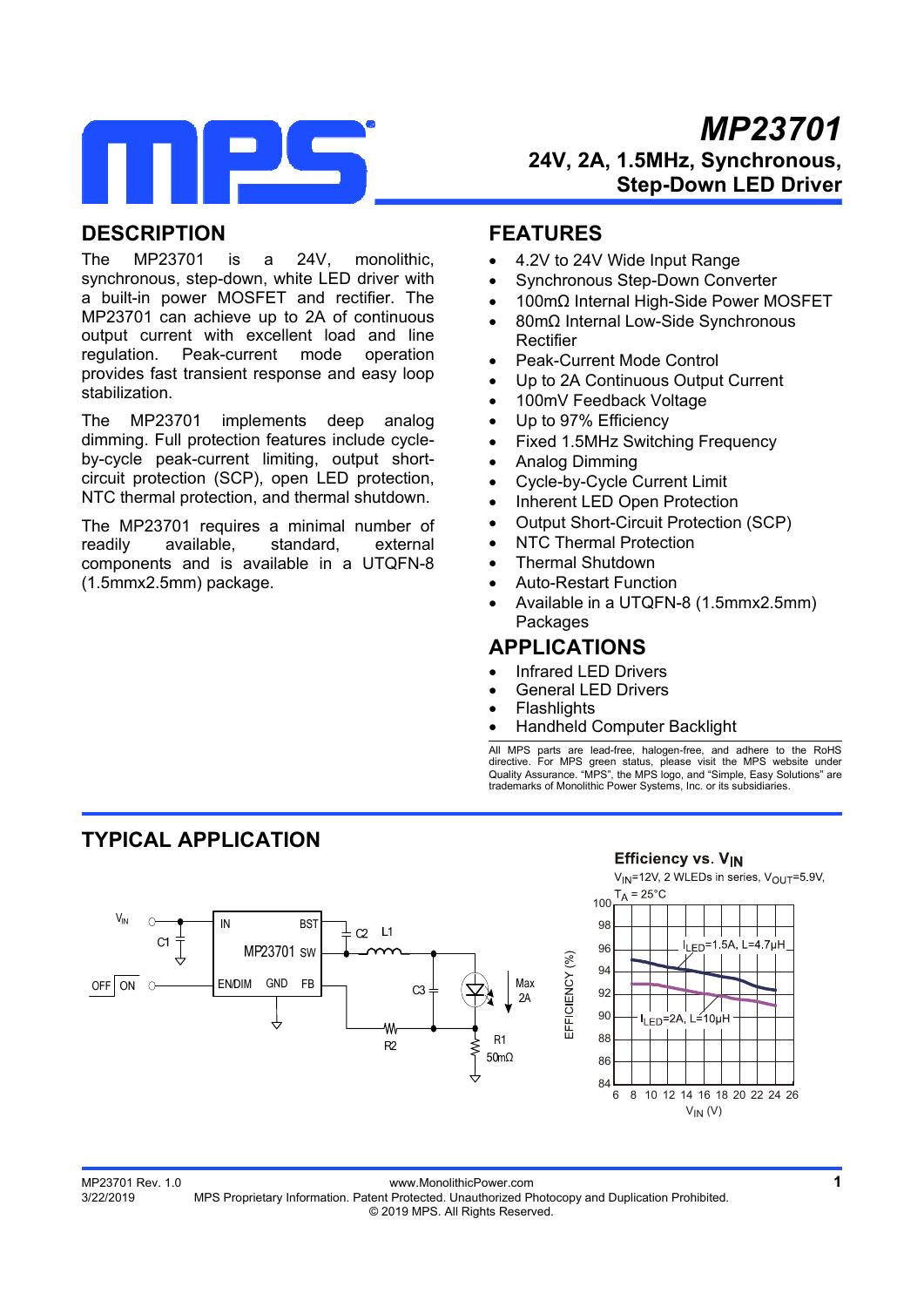

### **ORDERING INFORMATION**

| <b>Part Number</b> | Package               | <b>Top Marking</b> |  |  |
|--------------------|-----------------------|--------------------|--|--|
| MP23701GQEU*       | UTQFN-8 (1.5mmx2.5mm) | See Below          |  |  |
|                    |                       |                    |  |  |

\* For Tape & Reel, add suffix –Z (e.g.: MP23701GQEU–Z).

### **TOP MARKING**

| НZ |
|----|
| ΥW |
| ш. |

HZ: Product code of MP23701GQEU Y: Year code W: Week code LL: Lot number

## **PACKAGE REFERENCE**

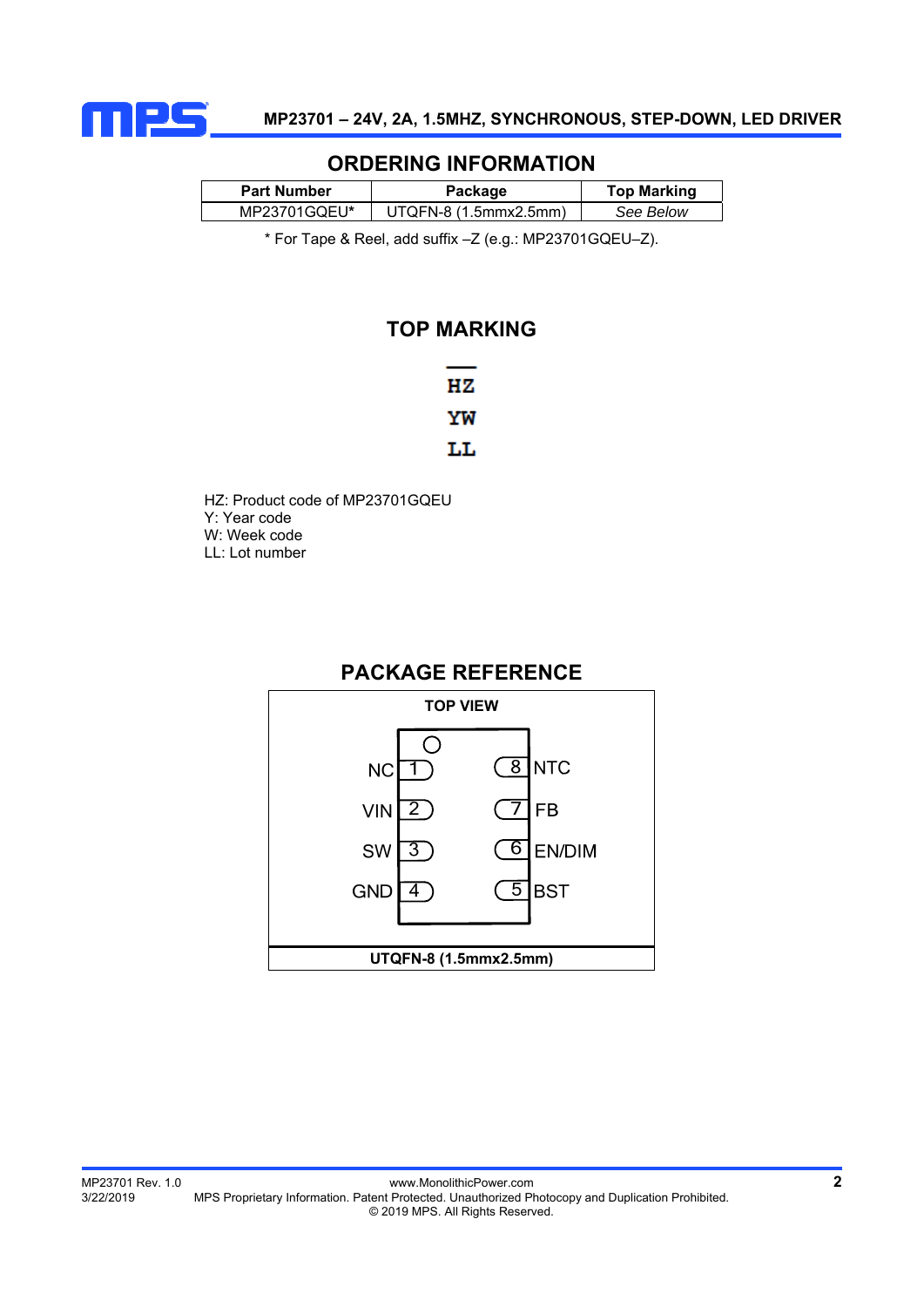

## **PIN FUNCTIONS**

| Pin# | <b>Name</b> | <b>Description</b>                                                                                                                                                                                                                                                                                              |
|------|-------------|-----------------------------------------------------------------------------------------------------------------------------------------------------------------------------------------------------------------------------------------------------------------------------------------------------------------|
|      | NC.         | No connection.                                                                                                                                                                                                                                                                                                  |
| 2    | <b>VIN</b>  | Supply voltage. The MP23701 operates on a 4.2V to 24V unregulated input range.<br>An input capacitor is needed to prevent large voltage spikes from appearing at the<br>input.                                                                                                                                  |
| 3    | <b>SW</b>   | Switch output.                                                                                                                                                                                                                                                                                                  |
| 4    | <b>GND</b>  | Ground. GND is the voltage reference for the regulated output voltage. Pay careful<br>attention to GND during layout.                                                                                                                                                                                           |
| 5    | <b>BST</b>  | <b>Bootstrap.</b> Connect a capacitor between SW and BST to form a floating supply<br>across the power switch driver. This capacitor is needed to drive the power switch's<br>gate above the supply voltage.                                                                                                    |
| 6    | EN/DIM      | On/off control input and dimming command input. Leave EN/DIM floating or apply<br>a voltage higher than 0.59V on EN/DIM to turn on the MP23701. For analog dimming,<br>when the EN/DIM voltage rises up from 0.7V to 1.44V, the output current changes<br>from its minimum value to the full-scale LED current. |
| 7    | FB.         | <b>Current sense feedback voltage.</b> The FB internal reference voltage is 0.1V.                                                                                                                                                                                                                               |
| 8    | NTC         | <b>LED temperature protection.</b> Connect an NTC resistor from NTC to GND to reduce<br>the output current to protect the LED when the ambient temperature rises up at high<br>levels.                                                                                                                          |

## **ABSOLUTE MAXIMUM RATINGS (1)**

| Continuous power dissipation $(T_A = 25^{\circ}C)^{(2)}$ |  |
|----------------------------------------------------------|--|
| UTQFN-8 (1.5mm x 2.5mm) 1.39W                            |  |
|                                                          |  |
|                                                          |  |
|                                                          |  |
| ESD capability human body mode  2.0kV                    |  |
|                                                          |  |

# *Recommended Operating Conditions* **(3)**

Supply voltage (V<sub>IN</sub>) ............................. 4.2V to 24V Operating junction temp.  $(T_J)$ .....-40°C to 125°C

# *Thermal Resistance* **(4)** *θJA θJC*

```
UTQFN-8 (1.5mmx2.5mm) ...... 90 ..... 20 ... °C/W
```
**NOTES:** 

- 1) Exceeding these ratings may damage the device.
- 2) The maximum allowable power dissipation is a function of the maximum junction temperature  $T_J$  (MAX), the junction-toambient thermal resistance  $\theta_{JA}$ , and the ambient temperature TA. The maximum allowable continuous power dissipation at any ambient temperature is calculated by  $P_D$  (MAX) = (TJ) (MAX)-TA)/θJA. Exceeding the maximum allowable power dissipation produces an excessive die temperature, causing the regulator to go into thermal shutdown. Internal thermal shutdown circuitry protects the device from permanent damage.
- 3) The device is not guaranteed to function outside of its operating conditions.
- 4) Measured on JESD51-7, 4-layer PCB.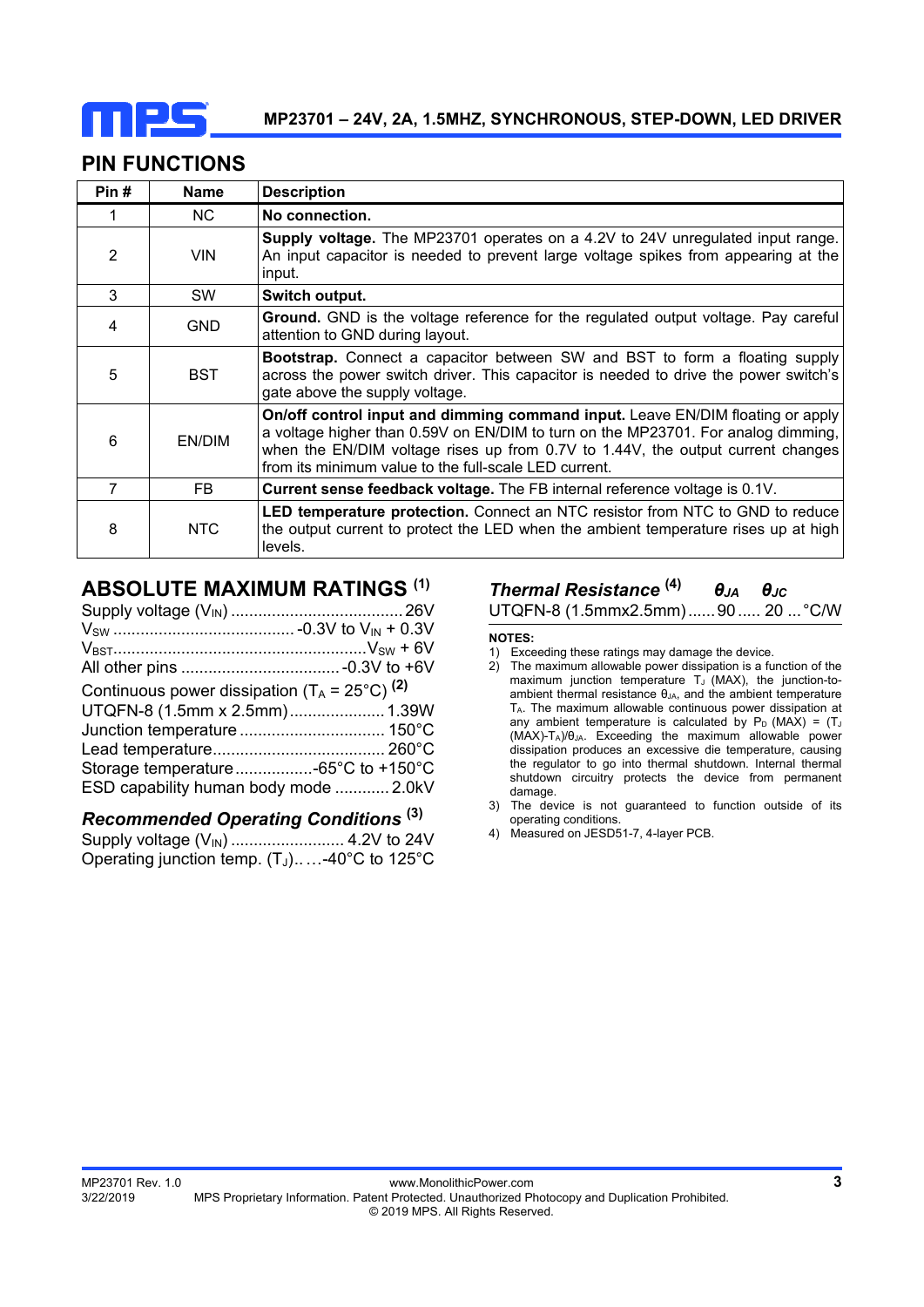

### **ELECTRICAL CHARACTERISTICS**

Typical values are V<sub>IN</sub> = 12V, T<sub>J</sub> = 25°C, unless otherwise noted. Minimum and maximum values are at V<sub>IN</sub> = 12V, T<sub>J</sub> = -40°C to +125°C, unless otherwise noted, guaranteed by characterization.

| <b>Parameters</b>                  | Symbol                         | <b>Condition</b>                        | Min    | <b>Typ</b>     | <b>Max</b>     | <b>Units</b> |  |  |
|------------------------------------|--------------------------------|-----------------------------------------|--------|----------------|----------------|--------------|--|--|
| <b>Supply Voltage</b>              |                                |                                         |        |                |                |              |  |  |
| Operating range                    | <b>V<sub>IN</sub></b>          | After turn on                           | 4.2    |                | 24             | V            |  |  |
| Turn-on threshold                  | VIN ON                         | V <sub>IN</sub> rising edge             | 3.5    | 3.7            | 4              | $\vee$       |  |  |
| Hysteretic voltage                 | V <sub>IN_HYS</sub>            |                                         |        | 0.12           |                | $\vee$       |  |  |
| <b>Supply Current</b>              |                                |                                         |        |                |                |              |  |  |
| Shutdown current                   | <b>I</b> sp                    | $V_{EN} = 0V$                           |        | 10             | 50             | μA           |  |  |
| Quiescent current                  | $I_{\mathsf{Q}}$               | $V_{EN}$ = 2V, $V_{FB}$ = 200mV         |        | 0.9            | 1.1            | mA           |  |  |
| <b>Enable and Dimming (EN/DIM)</b> |                                |                                         |        |                |                |              |  |  |
| EN/DIM off threshold               | VEN_OFF                        | VEN/DIM falling edge                    | 0.27   | 0.31           | 0.35           | $\vee$       |  |  |
| EN/DIM on threshold                | V <sub>EN_ON</sub>             | VEN/DIM rising edge                     | 0.545  | 0.59           | 0.635          | V            |  |  |
| Turn-off delay time                | toff_delay                     |                                         | 16     | 22             | 28             | ms           |  |  |
| EN/DIM pull-up current             | <b>EN/DIM</b>                  | $V_{EN} = 0V$                           | 2.8    | 3.8            | 5.3            | μA           |  |  |
| Max analog dimming threshold       | VADIM_MAX                      | Theoretically, $V_{FB} = 100 \text{mV}$ | 1.31   | 1.44           | 1.57           | V            |  |  |
| Min analog dimming threshold       | <b>VADIM MIN</b>               | $V_{FB} = 5mV$                          | 0.63   | 0.7            | 0.78           | V            |  |  |
| Feedback (FB)                      |                                |                                         |        |                |                |              |  |  |
| Feedback voltage                   | V <sub>FB</sub>                | $4.2V \leq V_{IN} \leq 24V$             | 93     | 100            | 107            | mV           |  |  |
| Feedback current                   | <b>IFB</b>                     | $V_{FB} = 150$ mV                       |        | 30             | 75             | nA           |  |  |
| <b>Power Switch</b>                |                                |                                         |        |                |                |              |  |  |
| High-side MOSFET on                |                                | $V_{IN} = 5.0V$                         |        | 100            | 170            | $m\Omega$    |  |  |
| resistance                         | $R_{DS(ON)\_H}$                | $V_{IN} = 4.2V$                         |        | 110            | 180            | $m\Omega$    |  |  |
| Low-side synchronous rectifier     | $R_{DS(ON) L}$                 | $V_{IN} = 5.0V$                         |        | 80             | 140            | $m\Omega$    |  |  |
| switch on resistance               |                                | $V_{IN} = 4.2V$                         |        | 90             | 150            | $m\Omega$    |  |  |
| Switch leakage                     | Isw_LKG                        | $V_{EN} = 0V$ , $V_{SW} = 0V$           |        |                | 1.5            | μA           |  |  |
| High-side current limit            | ILIMIT_H                       | When high-side switch turns on          | 3.5    | $\overline{5}$ | 6.6            | A            |  |  |
| Low-side current limit             | ILIMIT_L                       | When low-side switch turns on           | $-890$ | $-630$         | $-330$         | mA           |  |  |
| OCP current threshold              | $I_{OCP}$                      | Both for high-side and low-side         | 3.6    | 5.5            | $\overline{7}$ | A            |  |  |
| Oscillator frequency               | $f_{SW}$                       | $V_{FB} = 80mV$                         | 1.24   | 1.42           | 1.6            | <b>MHz</b>   |  |  |
| Maximum duty cycle                 | <b>D</b> <sub>MAX</sub>        | $V_{FB} = 80mV$                         | 84     | 89             |                | $\%$         |  |  |
| Minimum on time                    | t <sub>on_min</sub>            |                                         |        | 70             |                | ns           |  |  |
| <b>Restart Timer</b>               |                                |                                         |        |                |                |              |  |  |
| Hiccup timer at fault condition    | <b>t</b> start                 |                                         |        | 2.4            |                | ms           |  |  |
| <b>Bootstrap</b>                   |                                |                                         |        |                |                |              |  |  |
| Bias voltage for high-side         | $V_{\text{BST}}-V_{\text{SW}}$ | $5.5V \leq V_{IN} \leq 24V$             | 4.8    | 5.1            | 5.5            | V            |  |  |
| driver                             |                                | $V_{IN} = 4.2V$                         | 3.6    |                |                | $\vee$       |  |  |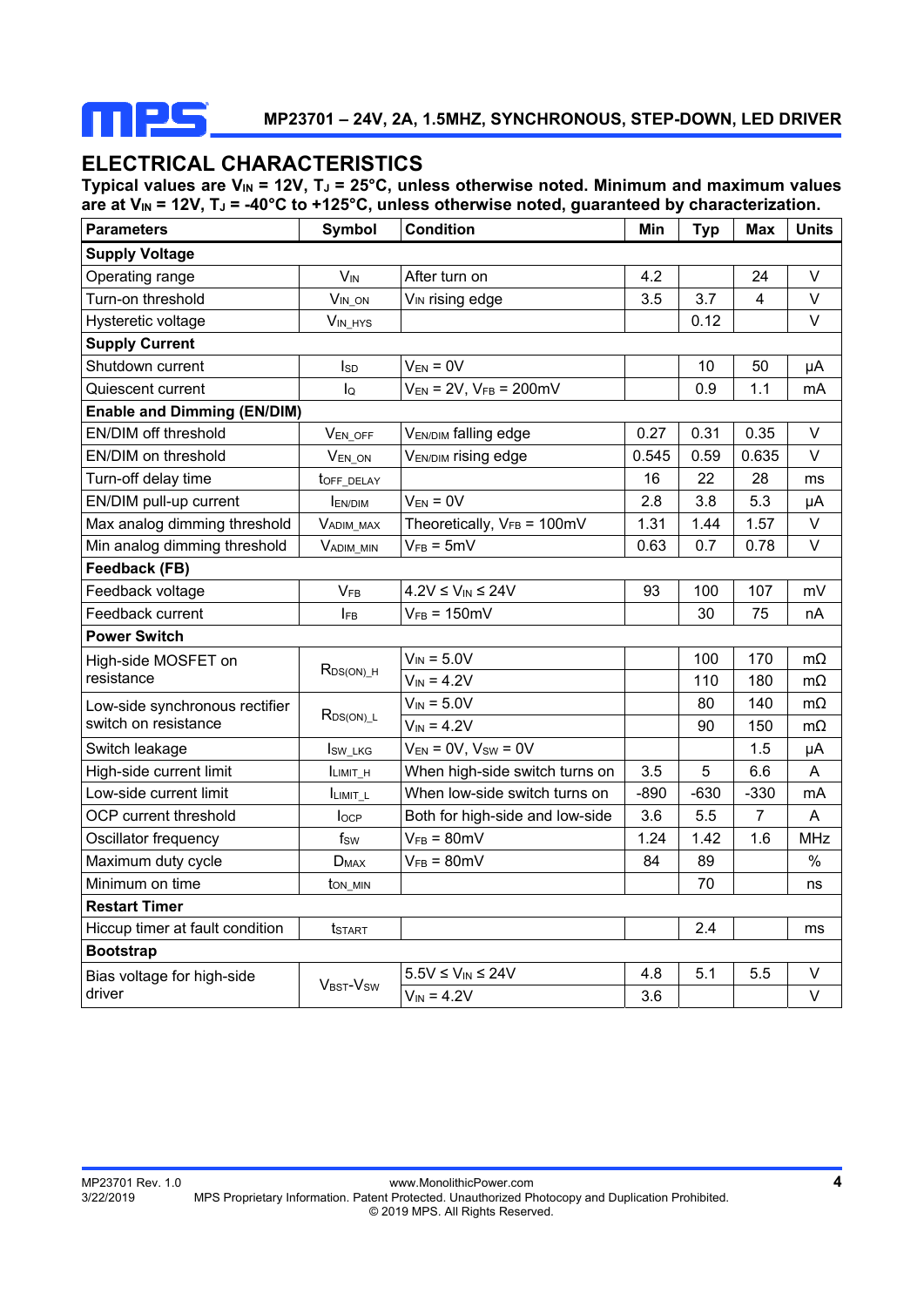

# **ELECTRICAL CHARACTERISTICS** *(continued)*

Typical values are V<sub>IN</sub> = 12V, T<sub>J</sub> = 25°C, unless otherwise noted. Minimum and maximum values are at V<sub>IN</sub> = 12V, T<sub>J</sub> = -40°C to +125°C, unless otherwise noted, guaranteed by characterization.

| <b>Parameters</b>                  | Symbol                     | <b>Condition</b>              | Min  | <b>Typ</b> | <b>Max</b> | <b>Units</b> |  |
|------------------------------------|----------------------------|-------------------------------|------|------------|------------|--------------|--|
| <b>NTC</b>                         |                            |                               |      |            |            |              |  |
| High-threshold voltage             | VH NTC                     | $V_{FB} = 95mV$               | 1.05 | 1.15       | 1.25       | V            |  |
| Low-threshold voltage              | <b>VL NTC</b>              | $V_{FB} = 5mV$                | 0.76 | 0.82       | 0.88       | V            |  |
| Shutdown threshold                 | $V_{\mathsf{SD\_NTC}}$     | V <sub>NTC</sub> falling edge | 0.34 | 0.41       | 0.47       | V            |  |
| Shutdown voltage hysteresis        | V <sub>SD</sub> NTC HYS    |                               | 55   | 110        | 185        | mV           |  |
| Pull-up current source             | <b>IPULL UP NTC</b>        |                               | 41   | 58         | 72         | μA           |  |
| Leakage current                    | INTC LKG                   |                               |      |            | 1          | μA           |  |
| <b>Thermal Shutdown</b>            |                            |                               |      |            |            |              |  |
| Thermal shutdown threshold (5)     | $\mathsf{T}_{\mathsf{SD}}$ |                               |      | 150        |            | $^{\circ}C$  |  |
| Thermal shutdown hysteresis<br>(5) | <b>T</b> <sub>HYS</sub>    |                               |      | 60         |            | °C           |  |

**NOTE:** 

5) Guaranteed by characterization.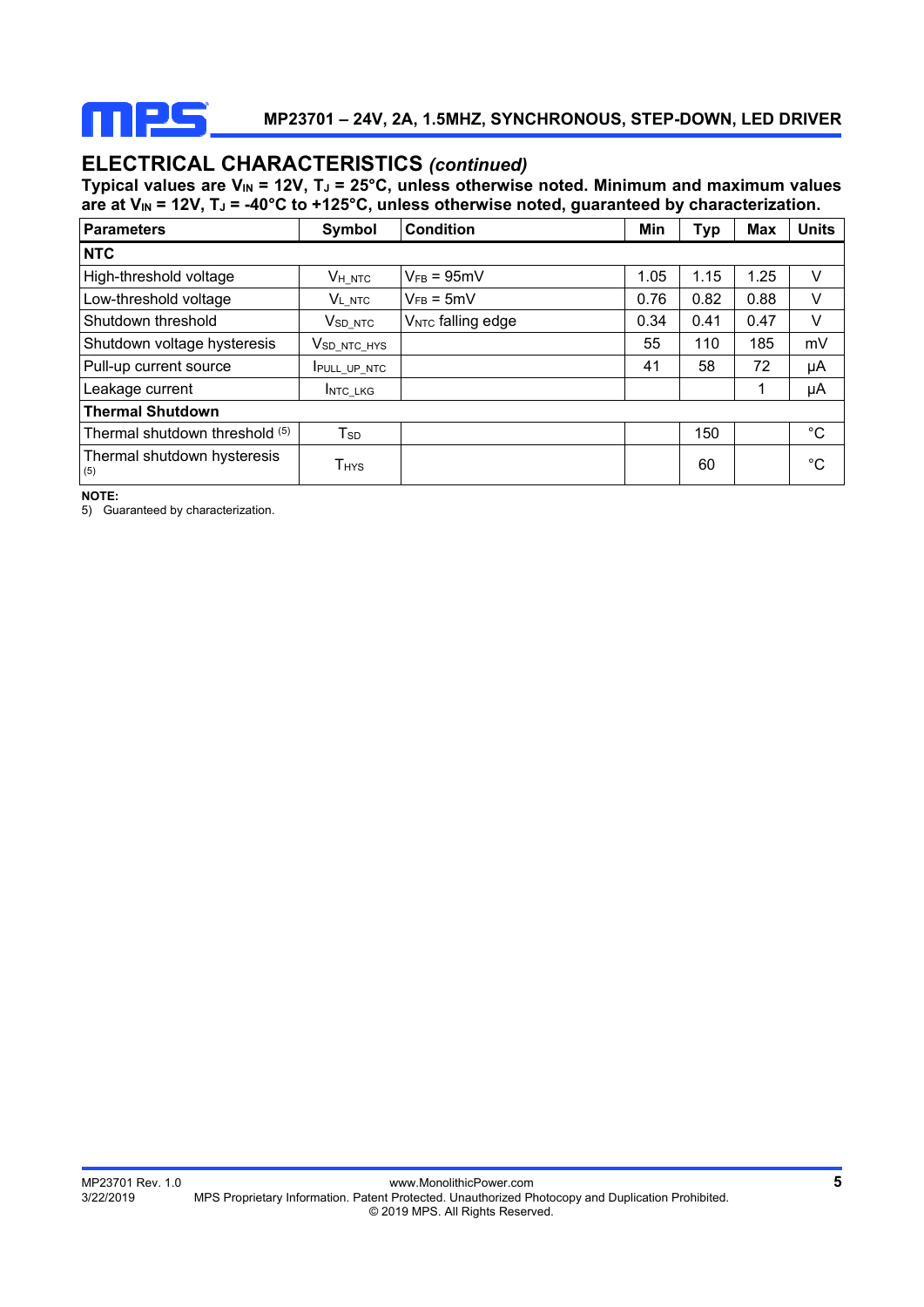

## **TYPICAL CHARACTERISTICS**

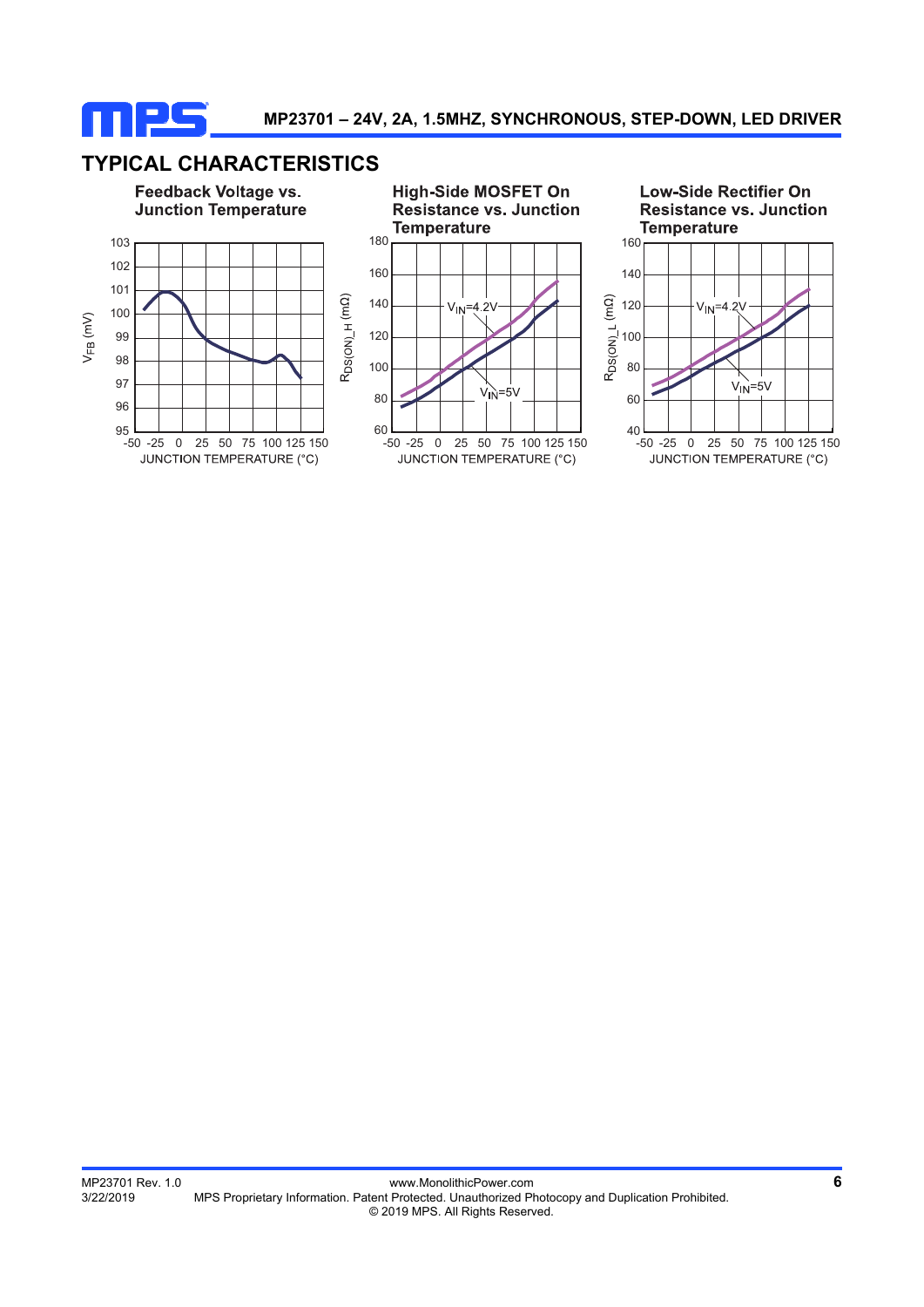

## **TYPICAL PERFORMACE CHARACTERISTICS**

**Performance waveforms are tested on the evaluation board.**   $V_{IN}$  = 12V, 2 WLEDs in series,  $V_{OUT}$  = 5.9V,  $I_{LED}$  = 1.5A, L = 4.7 $\mu$ H, T<sub>A</sub> = 25°C, unless otherwise **noted.**

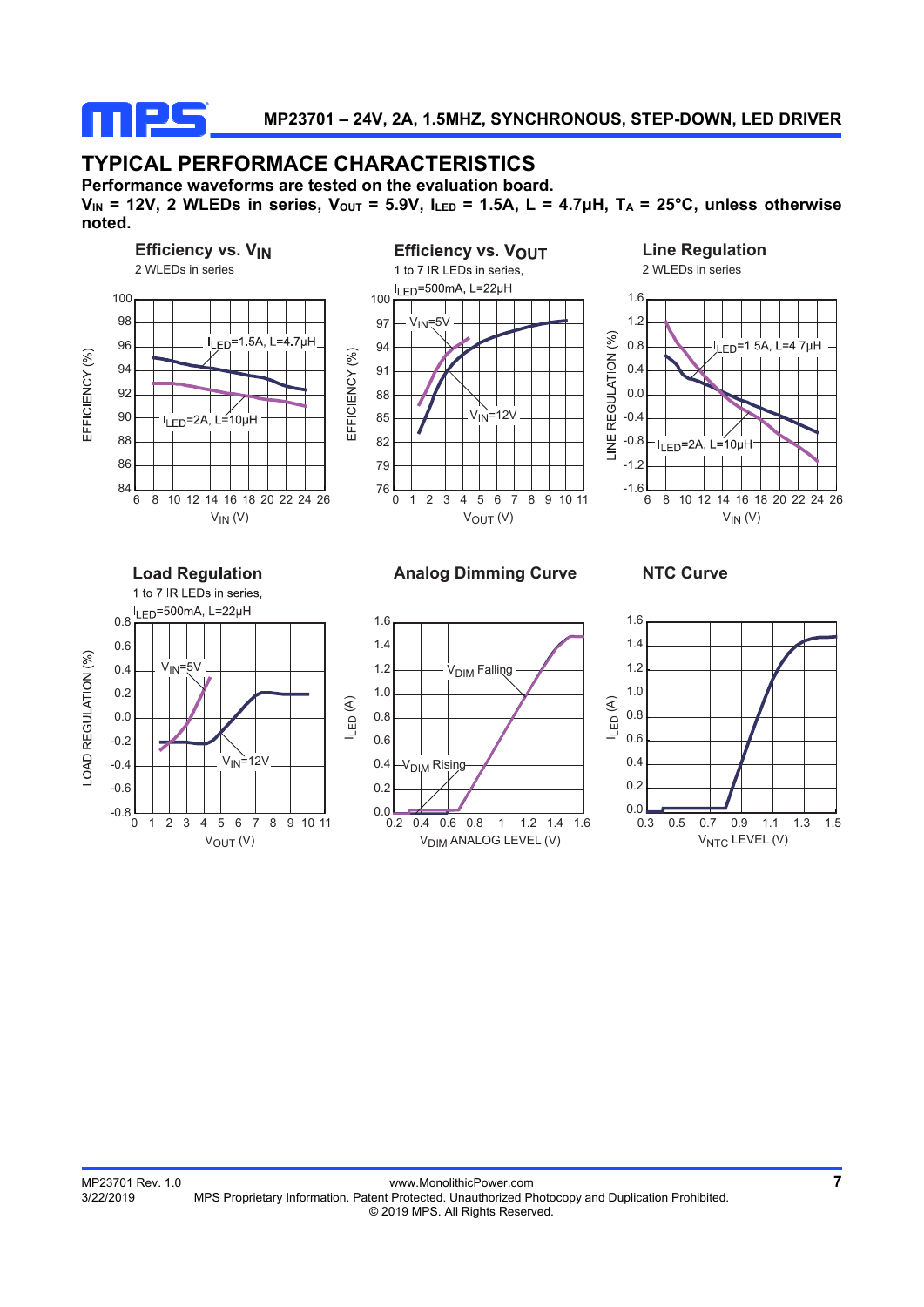

#### **TYPICAL PERFORMACE CHARACTERISTICS** *(continued)* **Performance waveforms are tested on the evaluation board.**

 $V_{IN}$  = 12V, 2 WLEDs in series,  $V_{OUT}$  = 6V,  $I_{LED}$  = 1A, L = 3.3 $\mu$ H, T<sub>A</sub> = 25°C, unless otherwise noted.













MP23701 Rev. 1.0 www.MonolithicPower.com **8** MPS Proprietary Information. Patent Protected. Unauthorized Photocopy and Duplication Prohibited. © 2019 MPS. All Rights Reserved.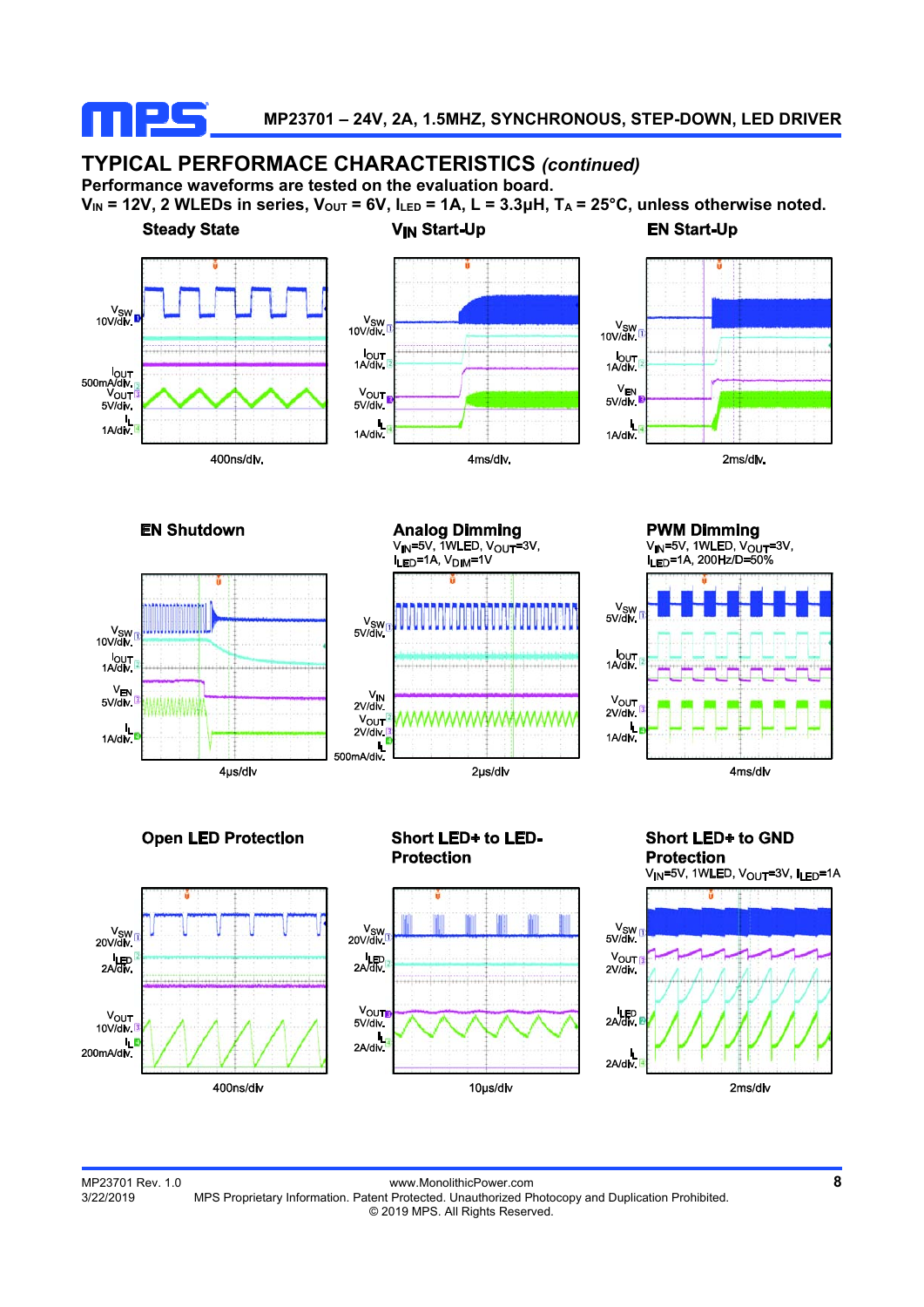

## **BLOCK DIAGRAM**



**Figure 1: Functional Block Diagram**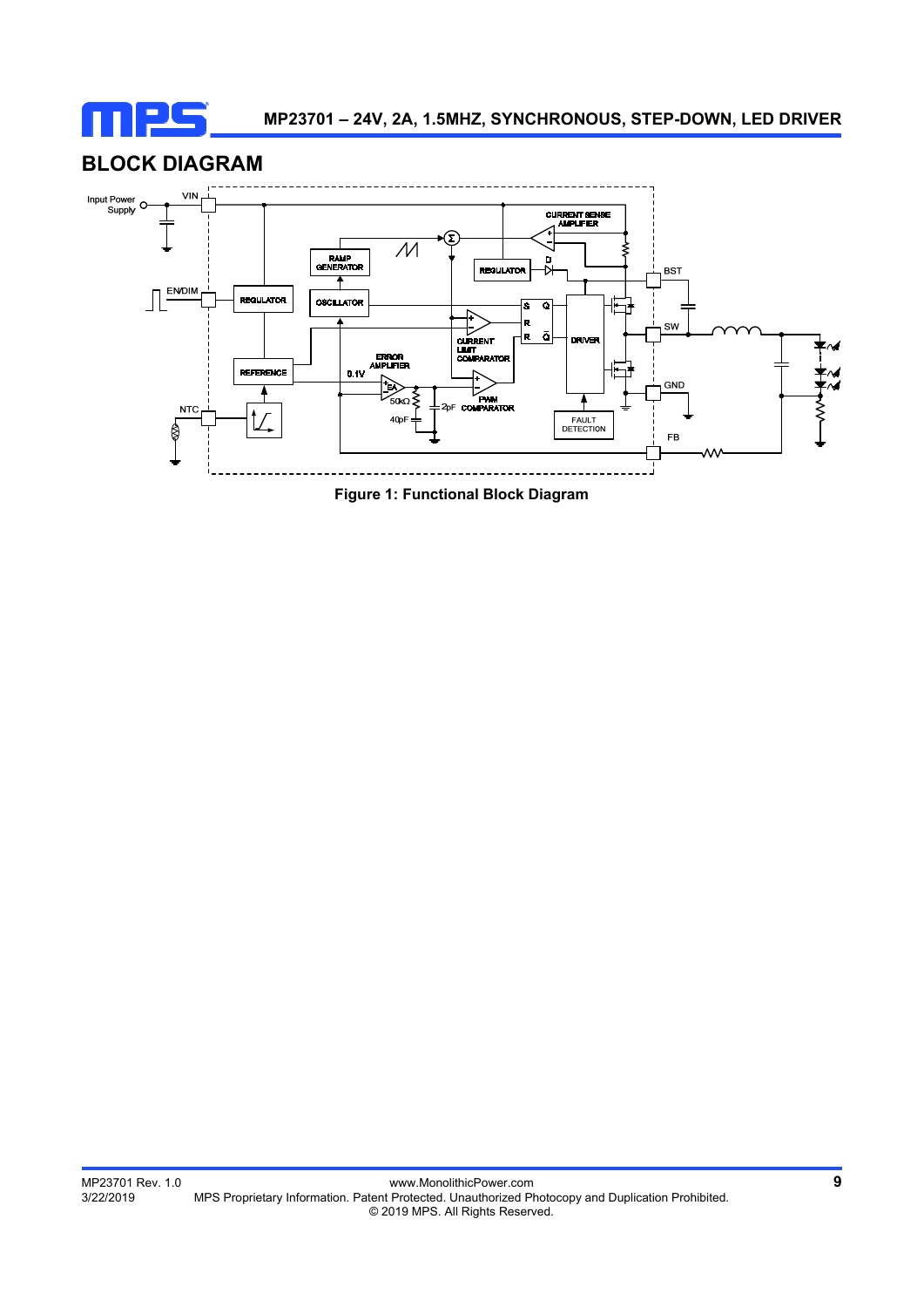

# **OPERATION**

The MP23701 is a high-frequency, synchronous, rectified, step-down, switch-mode LED driver with a built-in, internal power MOSFET and synchronous rectifier switch. The MP23701 offers a very high-performance solution that achieves up to 2A of continuous output LED current with excellent load and line regulation over a wide input supply range.

The MP23701 operates with a fixed 1.5MHz frequency and uses peak-current control mode to regulate the output current. A new switching cycle is initiated by the internal clock at the beginning of every switching cycle.

The integrated high-side power MOSFET (HS-FET) is turned on, and the inductor current rises linearly to provide energy to the load. The HS-FET remains on until its current reaches the value of the COMP level, which is the output of the internal error amplifier. The output voltage of the error amplifier depends on the difference of the output feedback and the internal, highprecision reference.

The HS-FET remains off until the next clock cycle begins. After the HS-FET turns off, the low-side sync switch (LS-FET) turns on, and the inductor current flows through the LS-FET. To prevent shoot-through, a dead time is implemented to prevent the HS-FET and LS-FET from turning on at the same time.

If the duty cycle reaches 94% in one switching period, the current in the HS-FET cannot reach the COMP-set current value, and the HS-FET is forced to turn off.

#### **Under-Voltage Lockout (UVLO) and IC Start-Up/Shutdown Procedure**

Under-voltage lockout (UVLO) is implemented to prevent the chip from operating at an insufficient supply voltage. The MP23701 UVLO comparator monitors the output voltage of the internal regulator, which is supplied from  $V_{IN}$ .

If both  $V_{IN}$  and EN/DIM are higher than their appropriate thresholds, the chip starts up. The reference block starts first to generate a stable reference voltage and current. The internal regulator is then enabled. The regulator provides a stable supply for the remaining circuitries.

Three events can shut down the chip: EN/DIM dropping low for longer than  $t_{OFF\ DELAY}$ ,  $V_{IN}$ dropping below UVLO, and thermal shutdown. During the shutdown procedure, the signaling path is blocked first to prevent any fault triggering. The COMP voltage  $(V_{\text{COMP}})$  and the internal supply rail are then pulled down.

#### **Error Amplifier (EA)**

The internal, low, offset error amplifier compares the FB voltage with the internal 100mV reference and outputs a  $V_{\text{COMP}}$  value in the chip internally. This  $V_{\text{COMP}}$  value is used to control the HS-FET peak current and regulate the output current.

#### **Internal Soft Start (SS)**

Soft start (SS) is implemented to prevent the converter output current from overshooting during start-up. When the chip starts up, the internal circuitry generates a soft-start voltage that ramps up from 0V. The soft-start period lasts until the voltage on the soft-start capacitor exceeds the 0.1V reference voltage. At this point, the reference voltage takes over.

#### **Floating Driver and Bootstrap Charging**

The high-side, floating, power MOSFET driver is powered by an external bootstrap capacitor. The bootstrap capacitor voltage is regulated internally. During normal operation, a 5.1V bootstrap voltage is maintained between BST and SW.

#### **Enable and Dimming Control (EN/DIM)**

EN/DIM is a control pin that turns the regulator on and off and dims the output LED current through a DC signal. Leave EN/DIM floating or drive it high to turn on the MP23701. After EN/DIM is pulled low for  $t_{OFF}$   $_{DEIAY}$  (typically 22ms), the MP23701 is turned off. Figure 2 shows the control logic of EN/DIM.



**Figure 2: EN/DIM Time Sequence**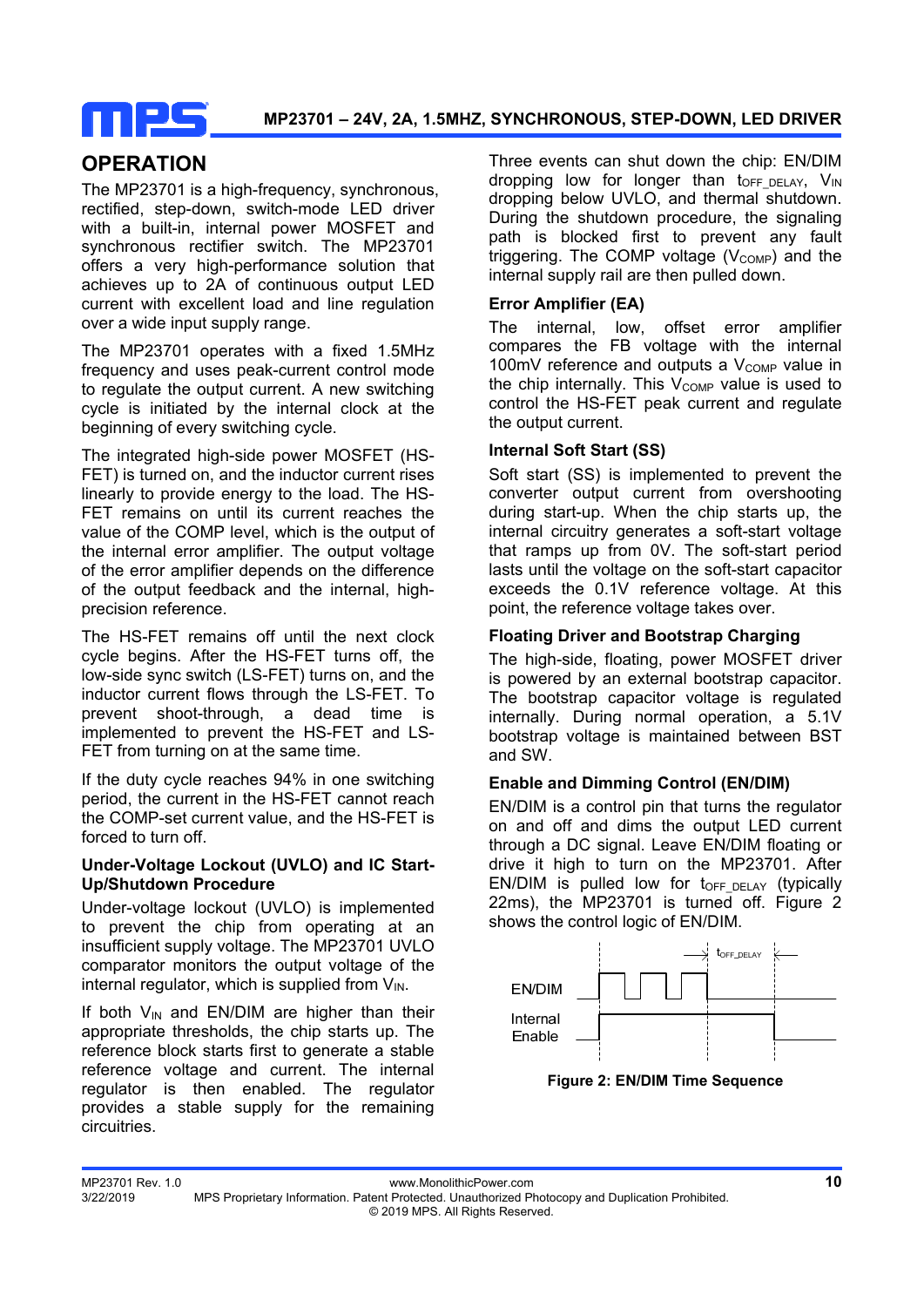

#### **Analog Dimming**

Apply a DC signal on EN/DIM to dim the MP23701 in analog dimming mode. When the voltage on  $EN/DIM$  is lower than  $V_{ADIM-MIN}$ , the LED current is regulated to the minimum scale. When the voltage on EN/DIM is between  $V_{ADIM\_MIN}$  and  $V_{ADIM\_MAX}$ , the LED current changes from the minimum scale to the full scale of the LED current. If the voltage on EN/DIM is higher than  $V_{ADIM MAX}$ , the maximum LED current is regulated.

Figure 3 shows the analog dimming curve. Due to the hysteretic of the EN/DIM on/off threshold, the chip remains at the minimal LED current longer at the  $V_{ENDIM}$  falling edge until  $V_{ENDIM}$  is lower than  $V_{EN,OFF}$ . The dimming curve is the same as in the linear dimming range.



**Figure 3: Analog Dimming Curve**

#### **Open LED**

If the LED is open without a feedback signal, the MP23701 works at the maximum duty cycle, and the output voltage rises up almost to the input voltage. Every power component operates at a safe state.

#### **LED Short-Circuit Protection (SCP)**

The MP23701 integrates LED short-circuit protection (SCP) circuitry. There are several features protecting the MP23701 from damage when an LED short circuit occurs.

The MP23701 uses a cycle-by-cycle current limit to restrict the maximum current of the inductor. A protection mechanism monitors the FB level though an internal R-C filter. Once the FB level rises up to  $V_{FB}$  BURST AL, the chip stops switching until the FB level drops to a lower value, and the system works in burst mode.

In the worst-case scenario, the LED is shorted to GND. If the cycle-by-cycle current-limit function cannot clamp the current overshoot sufficiently, then the current through both the HS-FET and LS-FET is also monitored by the over-current detector inside the chip. If this current is higher than the short-circuit threshold  $(I<sub>OCP</sub>)$ , the MP23701 treats this as a short-circuit condition.

When an over-current condition or short-circuit condition is detected, the MP23701 turns off both the HS-FET and LS-FET for 2.4ms and  $restarts.$  During this period,  $V_{COMP}$  is pulled down to ground, so the restart from the fault condition is also done with a soft start.

#### **Thermal Protection**

NTC provides LED thermal protection. An NTC resistor used to monitor the ambient temperature can be connected to NTC directly. There is an internal current source flowing out of NTC. The corresponding voltage is generated on the external NTC resistor and the LED current changes (see Figure 4).



**Figure 4: NTC Curve** 

The NTC resistance value drops when the ambient temperature rises up. If the NTC voltage drops below  $V_{SD, NTC}$ , the switching stops completely, and the LED current drops to 0A, so the LED lamp can be shut down by pulling NTC down.

Additionally, to protect against any lethal thermal damage, when the inner temperature exceeds the over-temperature protection (OTP) threshold, the MP23701 uses thermal shutdown to shut down the switching cycle until the temperature drops to its lower threshold.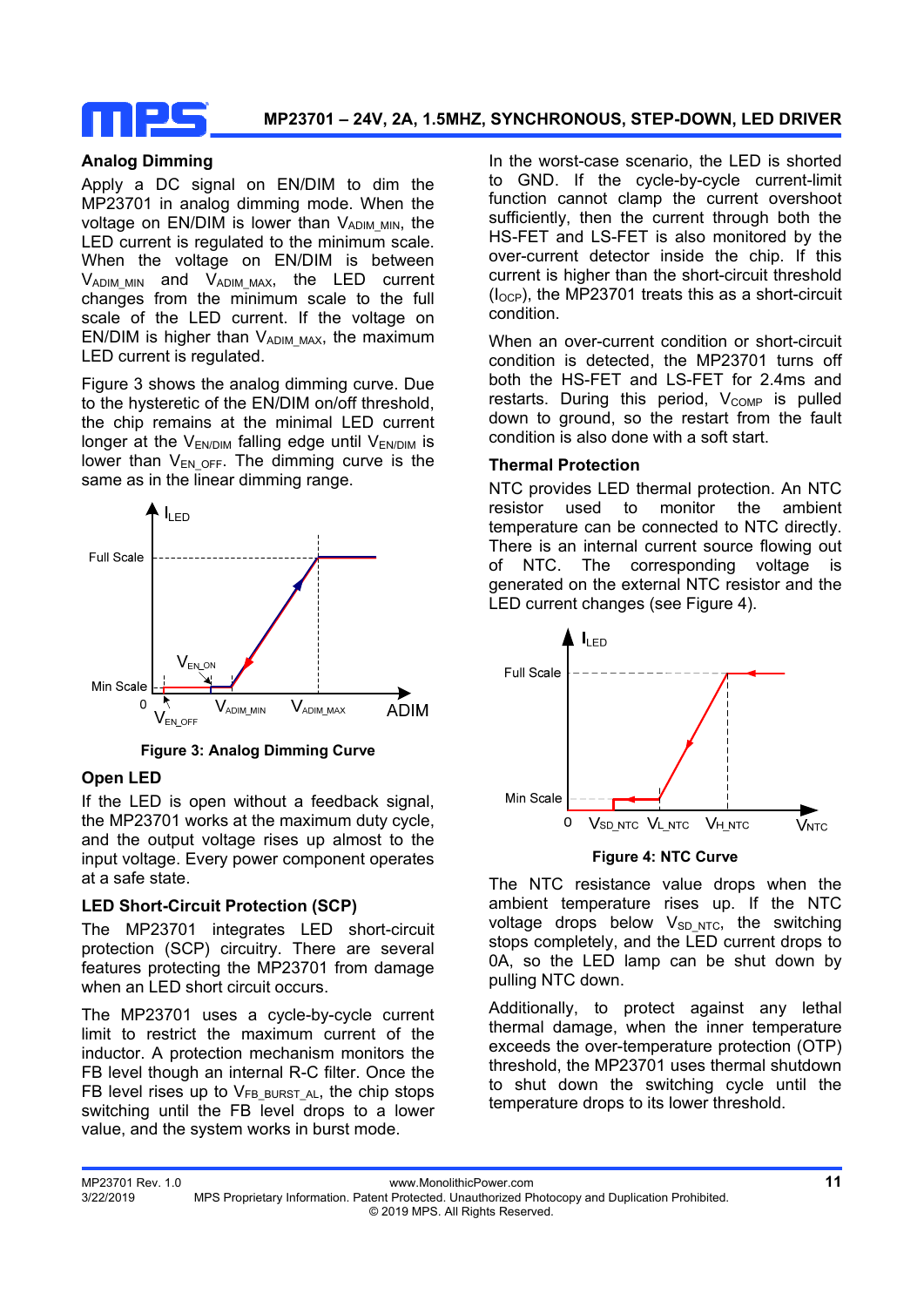

#### **Thermal Shutdown**

Thermal shutdown is implemented to prevent the chip from operating at exceedingly high temperatures. When the silicon die temperature is higher than 150°C, OTP shuts down the entire chip. When the temperature is below its lower threshold (typically 90°C), the chip restarts.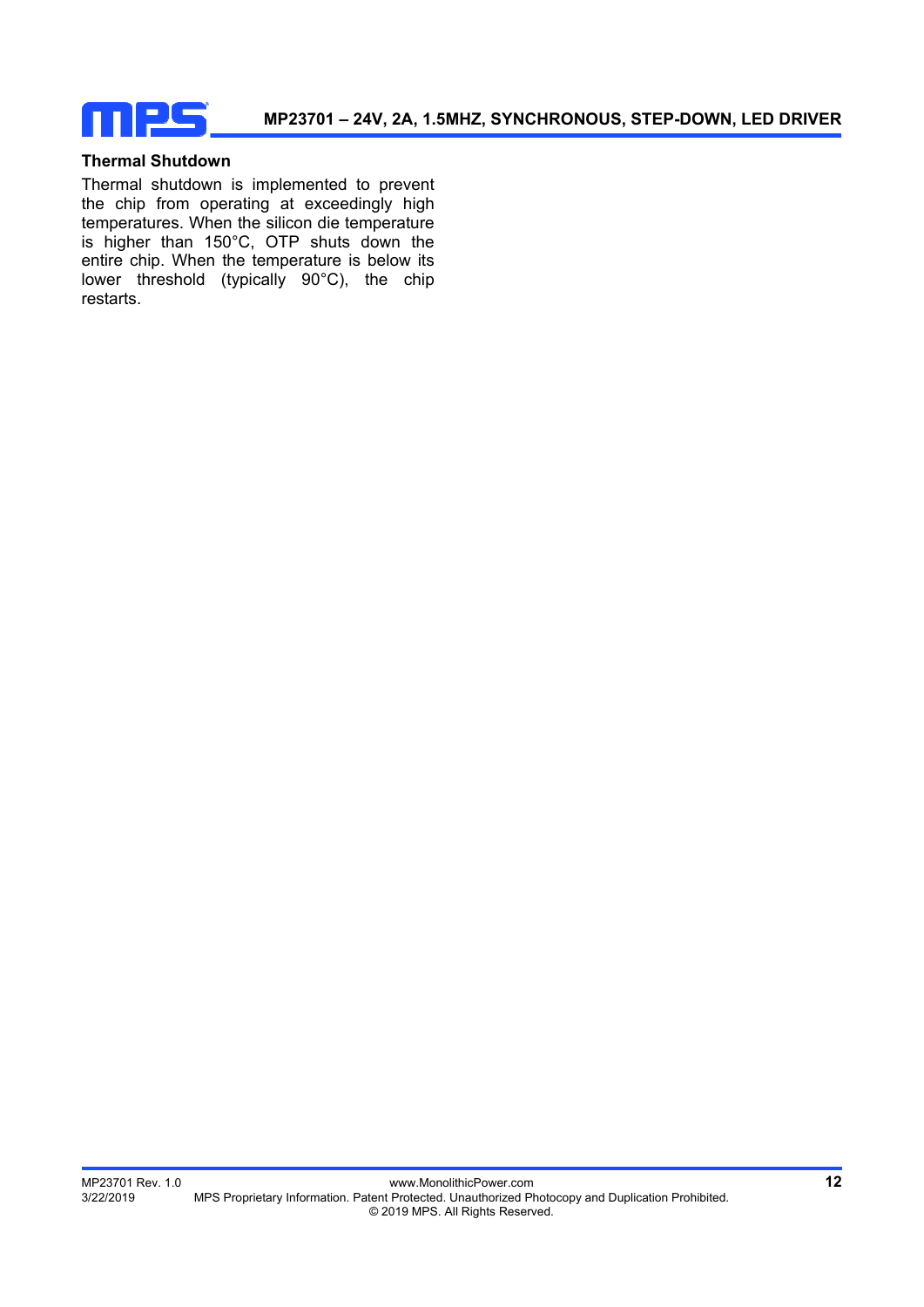

## **APPLICATION INFORMATION**

#### **Setting the LED Current**

A current sense resistor is inserted between the anode of LED and GND. The current sense resistor value can be calculated with Equation  $(1):$ 

$$
R_{s} = \frac{0.1V}{I_{LED}} \tag{1}
$$

For a 2A LED current output,  $R_s$  is 50mΩ.

#### **Selecting the Inductor**

An inductor less than 100µH with a nominal DC current rating at least 25% higher than the maximum load current is recommended for most applications. For the highest efficiency, the inductor's DC resistance should be less than 100mΩ. For most designs, the required inductance value can be derived from Equation  $(2)$ :

$$
L = \frac{V_{\text{OUT}} \times (V_{\text{IN}} - V_{\text{OUT}})}{V_{\text{IN}} \times \Delta I_{\text{L}} \times f_{\text{SW}}}
$$
(2)

Where ∆I<sub>L</sub> is the inductor ripple current.

Choose the inductor ripple current to be 30% of the maximum load current. The maximum inductor peak current can be calculated with Equation (3):

$$
I_{L(MAX)} = I_{LED} + \frac{\Delta I_L}{2}
$$
 (3)

#### **Selecting the Input Capacitor**

The input capacitor reduces the surge current drawn from the input supply and the switching noise from the device. The input capacitor impedance at the switching frequency should be less than the source impedance to prevent the high-frequency switching current from passing through the input. Ceramic capacitors with X5R or X7R dielectrics are highly recommended because of their low ESR and small temperature coefficients. For most applications, a 10µF capacitor is sufficient.

#### **Selecting the Output Capacitor**

The output capacitor keeps the output current ripple small and ensures feedback loop stability. The output capacitor impedance should be low at the switching frequency. Ceramic capacitors with X5R or X7R dielectrics are recommended for their low ESR characteristics. For most applications, a 10µF ceramic capacitor is sufficient.

#### **PCB Layout Guidelines**

Efficient PCB layout is critical for stable operation. For best results, follow the guidelines below.

- 1. Place the high-current paths (GND, VIN, and SW) very close to the device with short, direct, and wide traces.
- 2. Place the input capacitor as close to VIN and GND as possible.
- 3. Place the external feedback resistors next to FB.
- 4. Keep the switch node traces short and away from the feedback network.

For more information, please refer to the related evaluation board datasheet.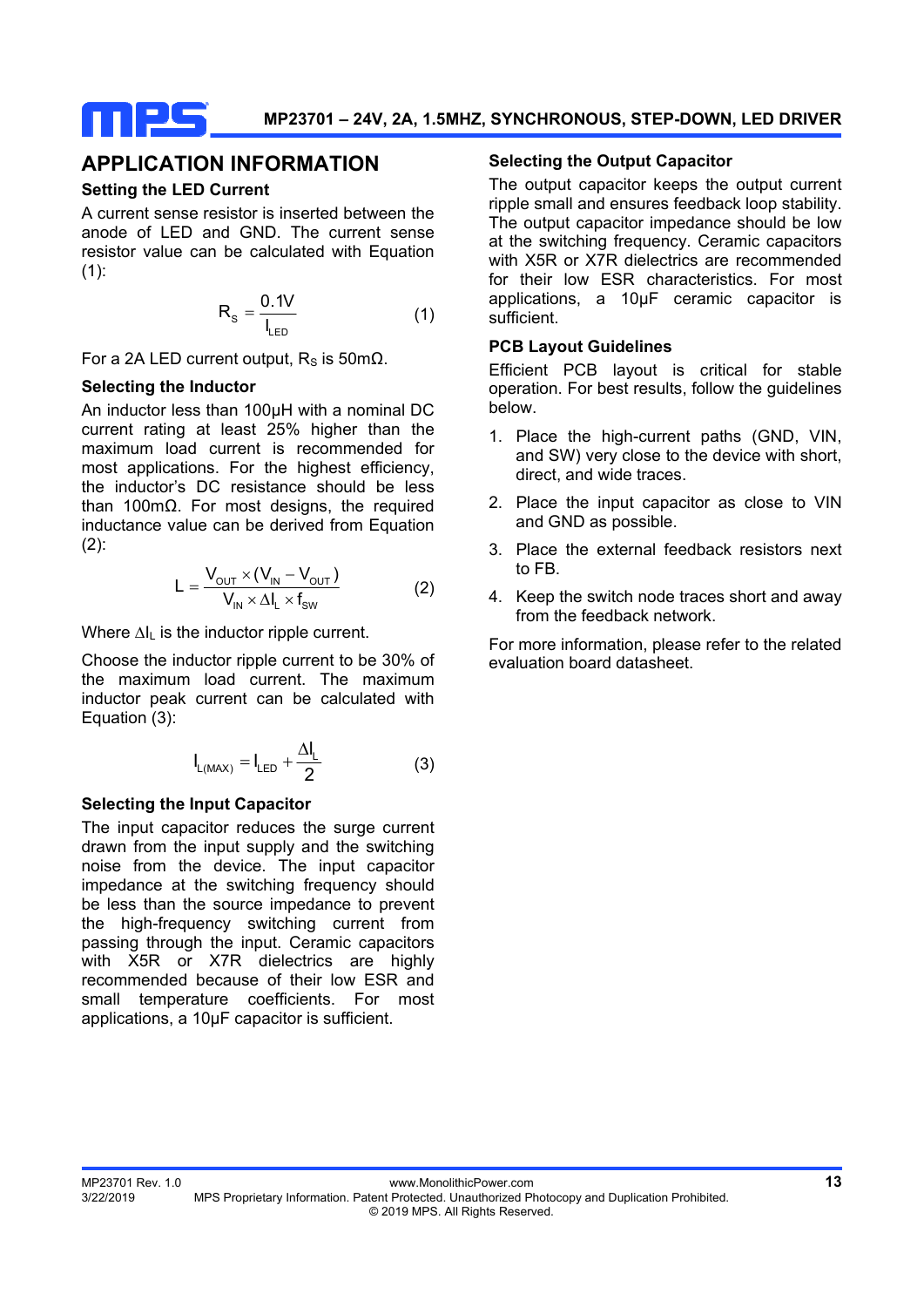

## **TYPICAL APPLICATION CIRCUIT**



Figure 5: Typical Buck Converter Application, V<sub>IN</sub> = 5V to 24V, 1-2 WLEDs in series, ILED = 1A